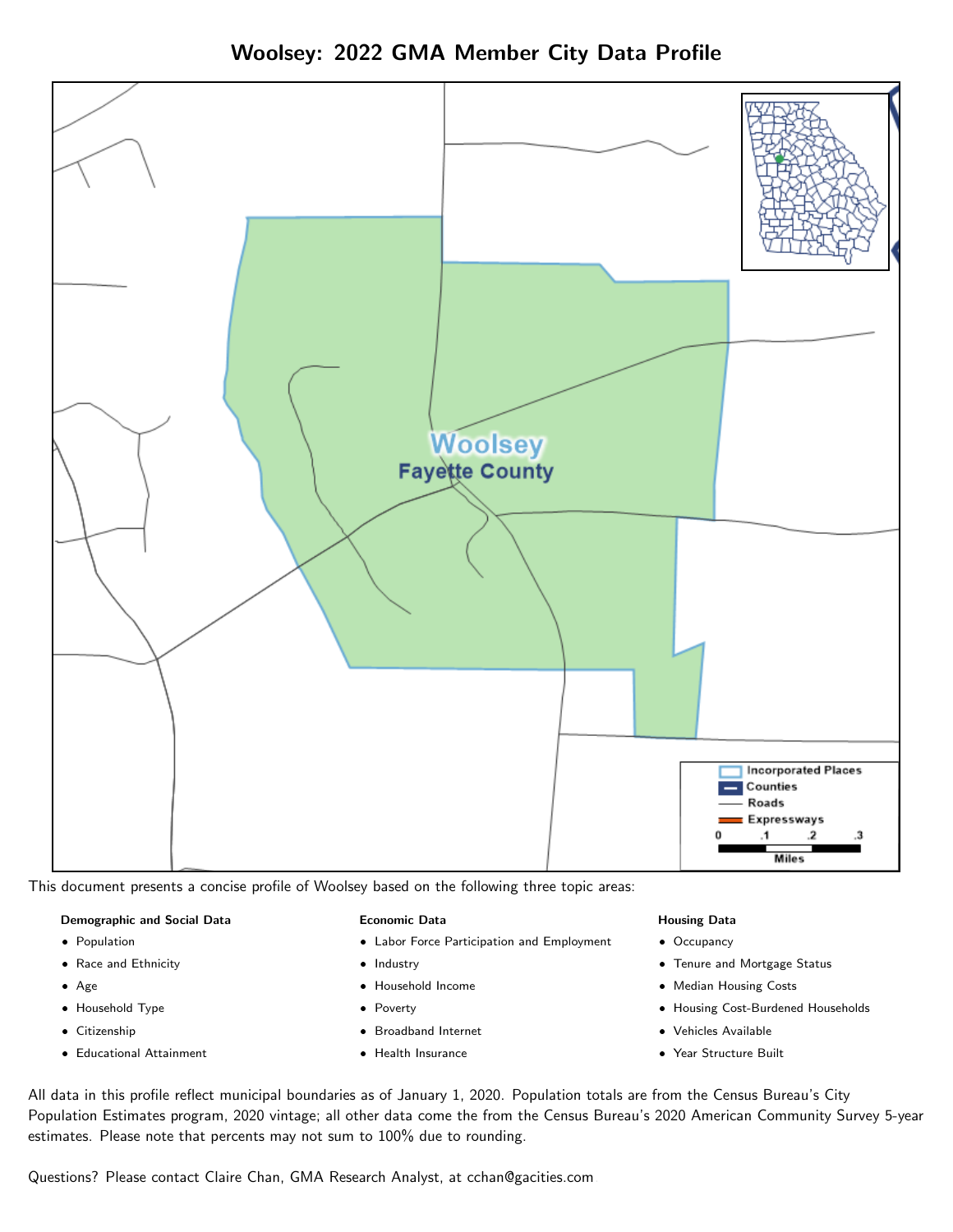# Woolsey: Demographic and Social





### **Citizenship**



Source: American Community Survey, 2020 5-year estimates, table B05002 Source: American Community Survey, 2020 5-year estimates, table B15002

### Race and Ethnicity



Source: U.S. Census Bureau, City Population Estimates, 2020 vintage Source: American Community Survey, 2020 5-year estimates, table B03002

## Household Type



Source: American Community Survey, 2020 5-year estimates, table B01001 Source: American Community Survey, 2020 5-year estimates, table B11001

### Educational Attainment



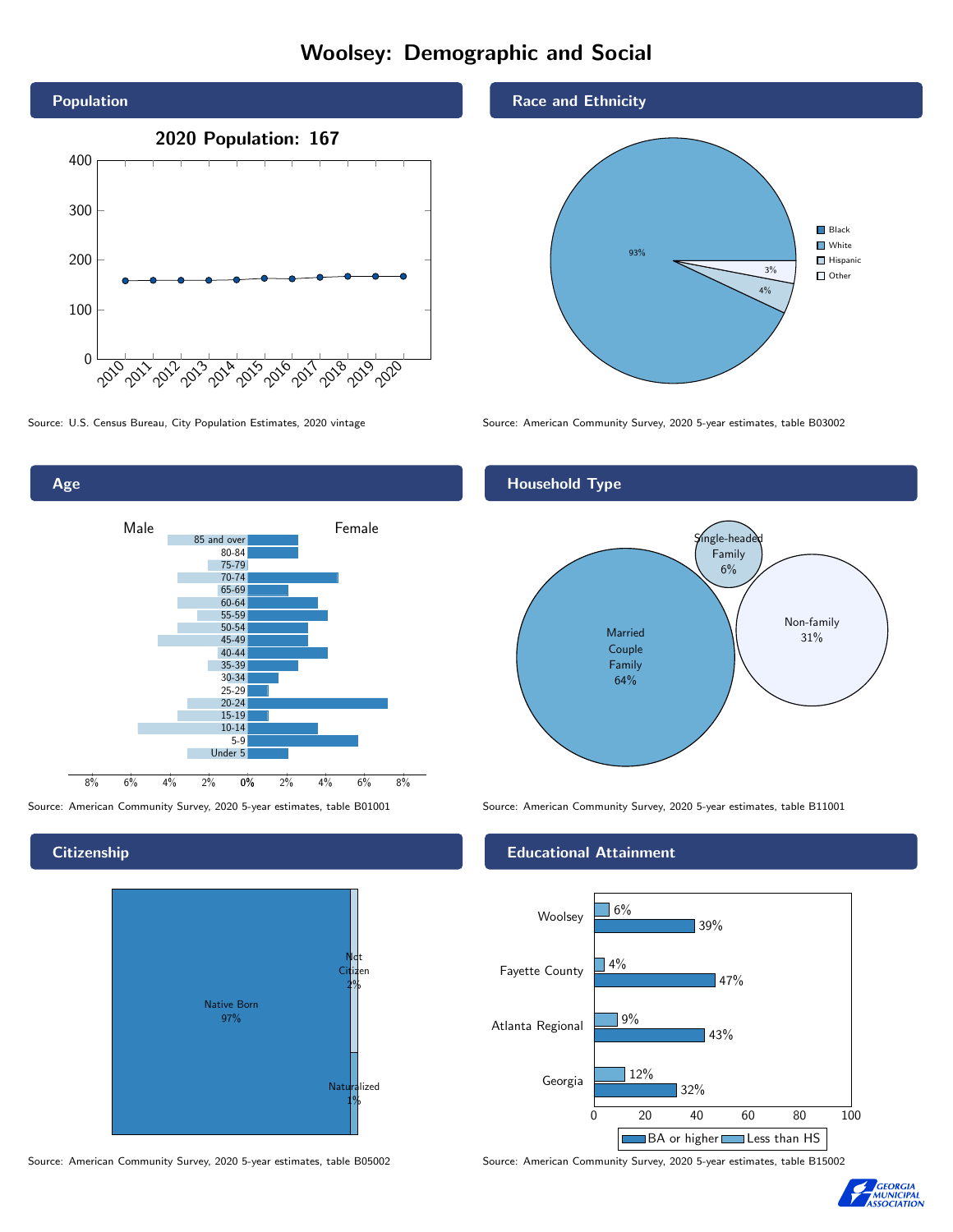# Woolsey: Economic



Source: American Community Survey, 2020 5-year estimates, table B23001 Note: Unemployment rate is based upon the civilian labor force.



Source: American Community Survey, 2020 5-year estimates, tables B19013 and B19025 Source: American Community Survey, 2020 5-year estimates, table B17010



Source: American Community Survey, 2020 5-year estimates, table B28002 Source: American Community Survey, 2020 5-year estimates, table B18135

### Industry

| Agriculture, forestry, fishing and hunting, and mining      | $3\%$ |
|-------------------------------------------------------------|-------|
| Construction                                                | 5%    |
| Manufacturing                                               | 11%   |
| <b>Wholesale Trade</b>                                      | $0\%$ |
| Retail Trade                                                | $4\%$ |
| Transportation and warehousing, and utilities               | 8%    |
| Information                                                 | $0\%$ |
| Finance and insurance, real estate, rental, leasing         | $1\%$ |
| Professional, scientific, mgt, administrative, waste mgt    | 10%   |
| Educational services, and health care and social assistance | 24%   |
| Arts, entertainment, recreation, accommodation, food        | 16%   |
| service                                                     |       |
| Other services, except public administration                | 9%    |
| Public administration                                       | 9%    |

Source: American Community Survey, 2020 5-year estimates, table C24030





### Health Insurance